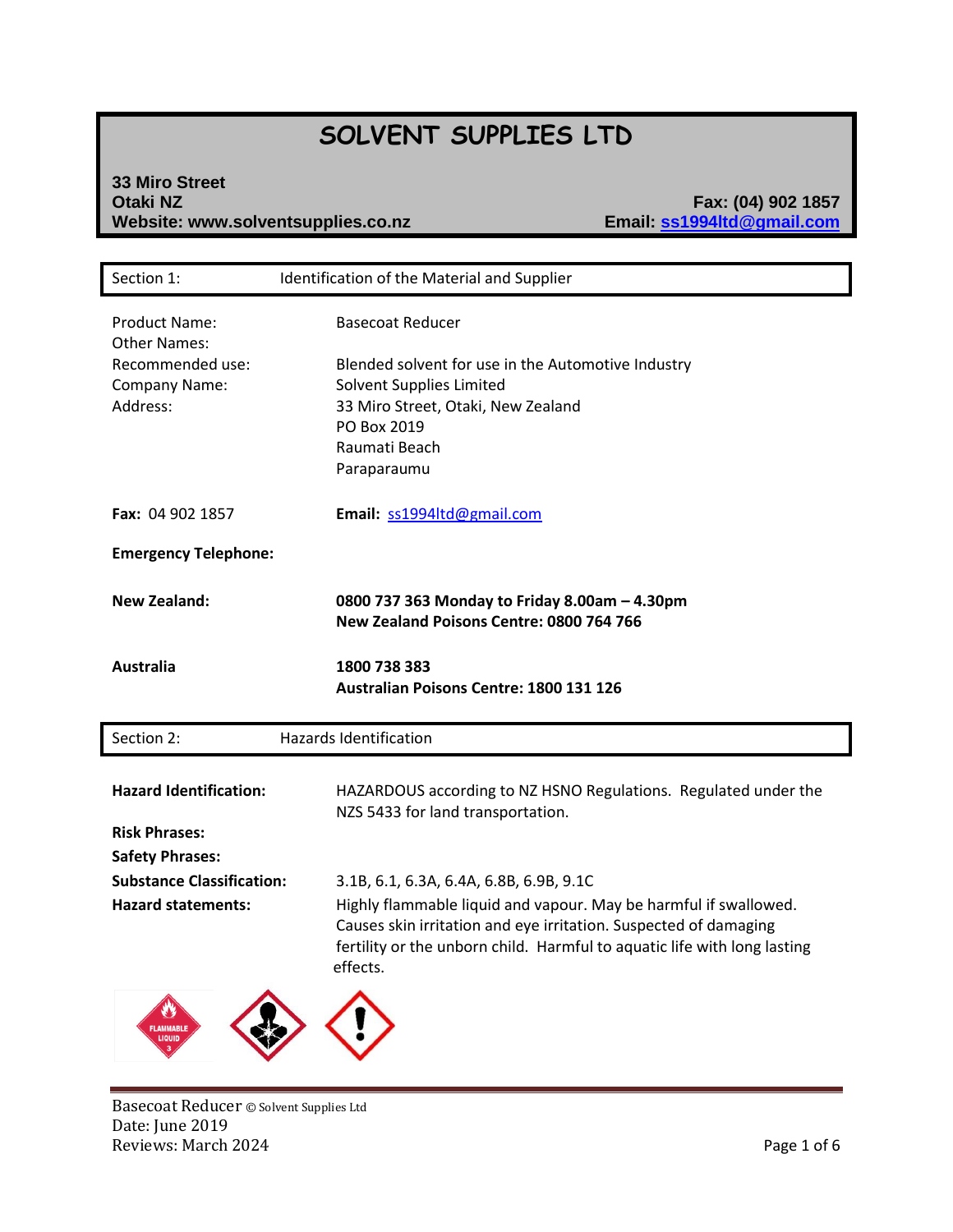### Section 3: Composition/Information on Ingredients

| Ingredients:        | %         |
|---------------------|-----------|
| N-Butal Acetate     | $30 - 60$ |
| Xylene              | 15-20     |
| A100                | 15-20%    |
| <b>Butal Oxitol</b> | $1 - 2$   |

| Section 4: | <b>First Aid Measures</b> |
|------------|---------------------------|
|            |                           |

| Eyes:      | Rinse cautiously with water for several minutes. Remove contact lenses if present and     |
|------------|-------------------------------------------------------------------------------------------|
|            | easy to do so. Continue rinsing. If eye irritation persists get medical attention/advice. |
| Swallowed: | Call a POISON CENTRE (NZ 0800 764 766) or Australia (131 126) or doctor/physician if      |
|            | you feel unwell.                                                                          |
| Skin:      | IF ON SKIN: Remove/Take off immediately all contaminated clothing. Rinse skin with        |
|            | water/shower. IF skin irritation occurs, get medical advice/attention.                    |
| Inhaled:   | Remove to fresh air and keep at rest in a position comfortable for breathing.             |

### **Aggravated medical conditions caused by exposure Chronic Health Effects**

## **Advice to Doctor**

| Section 5: | <b>Fire Fighting Measures</b> |
|------------|-------------------------------|

**Extinguisher:** Foam, Carbon Dioxide, Dry Chemical

**Hazards from combustion products**

**Special protective precautions and equipment for firefighters**

**Fire/Explosion Hazard**

**Auto Ignition Temperature**

**Lower Explosion Limit/Upper Explosion Limit**

Hazchem code: 3(Y)

Flash Point: 27°C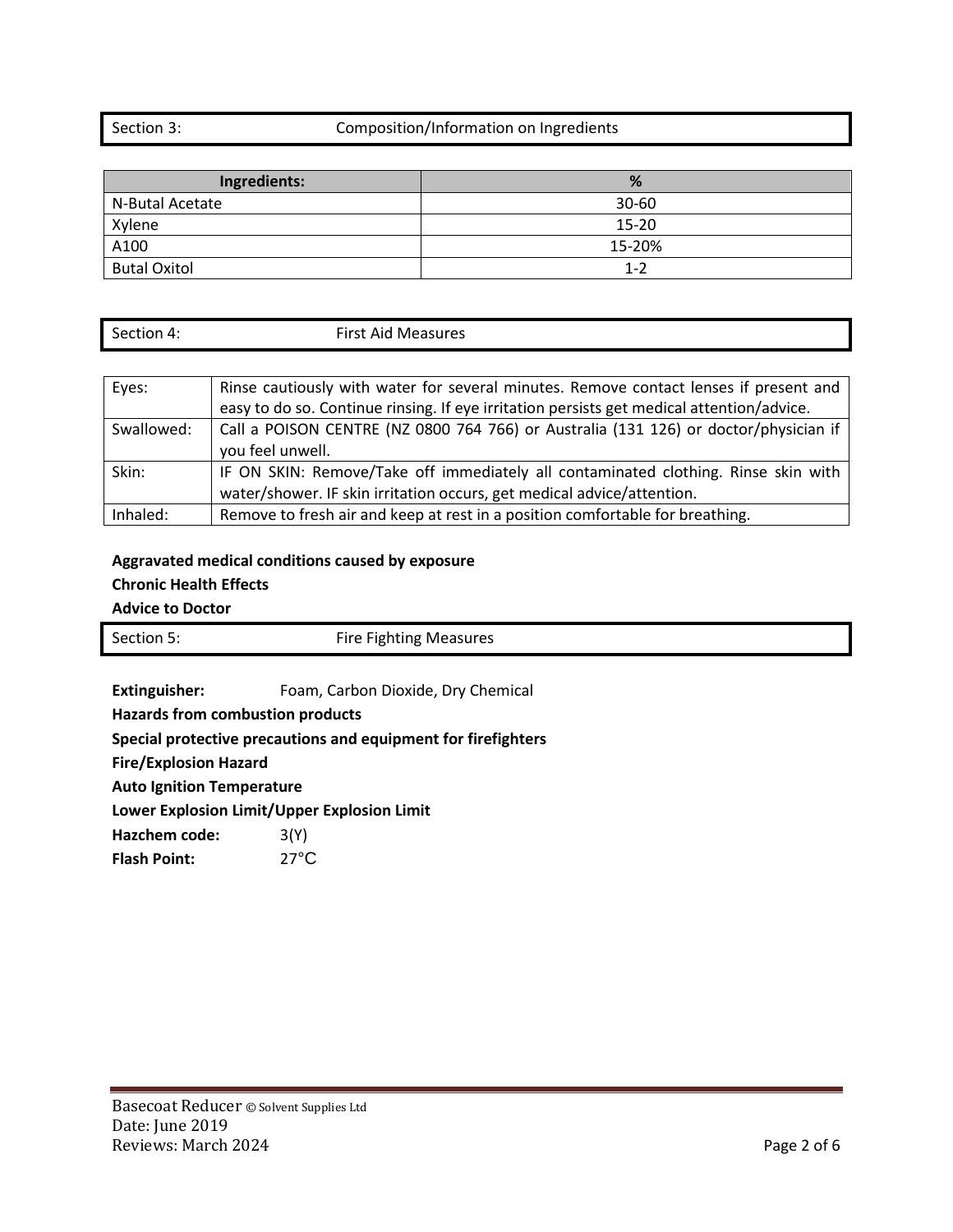#### **Emergency Procedures**

Keep spectators away and avoid breathing dust or vapours.

#### **Methods and materials for containment and clean up**

**Minor Spills:** Clean up spills immediately. Wear protective clothing and breathing apparatus. Use absorbent clean up materials, such as fire retardant treated sawdust or diatomaceous earth. Keep spills (and as much as possible cleaning runoffs) out of municipal sewers and waterways. Sweep up. Place in separate container for disposal or recovery. **Major Spills:** Dike and contain spill with inert materials (eg sand). Keep spills (and as much as possible cleaning runoffs) out of municipal sewers and open bodies of water. Restrict access to area. No smoking or naked lights. Clear area of personnel and move upwind. Alert Fire Brigade and tell them location and nature of hazard. Consider evacuation (or protect in place). Stop leak if safe to do so. Collect recoverable product into labeled containers for recycling.

Section 7: Section 7: Section 7: Section 7: Section 7: Section 3:  $\blacksquare$ 

Precautions for safe handling: Avoid damaging containers. Keep lids on containers when not in use.

**Conditions for safe storage including any incompatibilities:**

Storage Temperatures: Min 1°C Max 40°C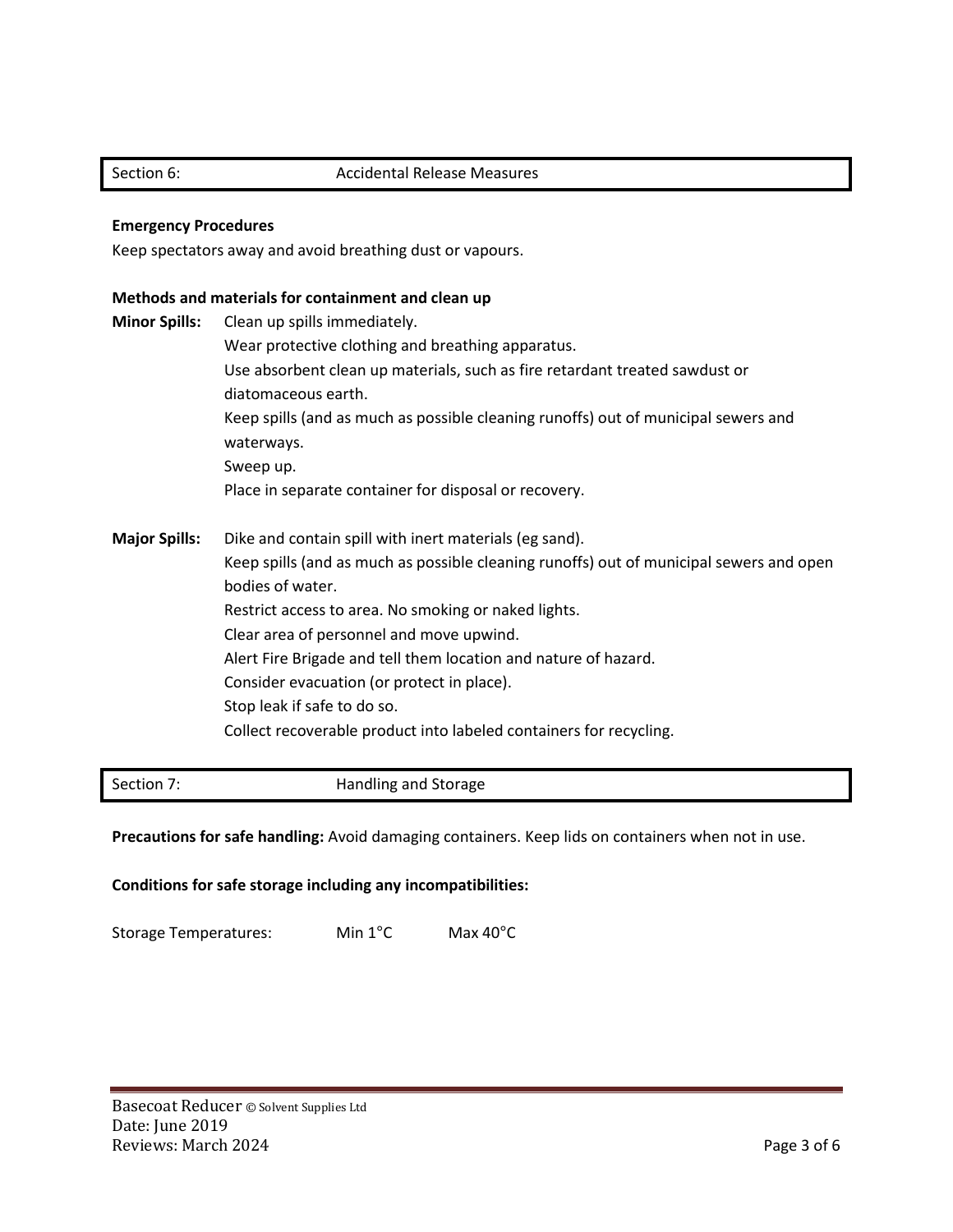| Section 8:                  | <b>Exposure Controls/Personal Protection</b>                                                                                                                                                                                                           |  |  |
|-----------------------------|--------------------------------------------------------------------------------------------------------------------------------------------------------------------------------------------------------------------------------------------------------|--|--|
|                             | National Exposure standards for mixture:<br>No exposure standards have been established for this<br>product.                                                                                                                                           |  |  |
| Component                   | Breathing Zone mg/m <sup>3</sup><br><b>Breathing Zone ppm</b>                                                                                                                                                                                          |  |  |
| <b>Personal Protection:</b> |                                                                                                                                                                                                                                                        |  |  |
| Eye:                        | Safety eyewear with splash guards or side shields to prevent eye contact is<br>recommended when using any paint.                                                                                                                                       |  |  |
| Hands/Feet:                 | Protective clothing. Gloves of neoprene or nitrile rubber – Industrial weight lined<br>gauntlet recommended.                                                                                                                                           |  |  |
| Other:                      | Overalls, impervious clothing, barrier cream, eyewash unit, skin cleansing cream.<br>Practice good caution and personal cleanliness to avoid skin contact. Avoid breathing<br>vapours of heated materials. Wash hands thoroughly before handling food. |  |  |
| <b>Respirator:</b>          |                                                                                                                                                                                                                                                        |  |  |

## Appearance: Colourless liquid

| Odour    | ΡH  | <b>Vapour</b><br><b>Pressure</b> | <b>Vapour</b><br><b>Density</b> | <b>Boiling</b><br>Point | <b>Melt</b><br><b>Freeze</b> | <b>Solubility</b> | <b>Volatile by</b><br>Weight |
|----------|-----|----------------------------------|---------------------------------|-------------------------|------------------------------|-------------------|------------------------------|
| Aromatic | n/a |                                  | >1                              | 277-293°C               |                              | Miscible          | $106$ g/mol                  |

| Section 10:                                              | <b>Stability and Activity</b>                                                    |
|----------------------------------------------------------|----------------------------------------------------------------------------------|
| <b>Chemical Stability:</b>                               | Product is considered stable under normal storage and handling<br>conditions.    |
| Conditions to avoid:                                     | Freezing, excessive heat and changes in temperature, I<br>incompatible material. |
| Hazardous decomposition product:<br>Hazardous reactions: | Oxides of carbon and nitrogen.<br>Hazardous polymerization will not occur.       |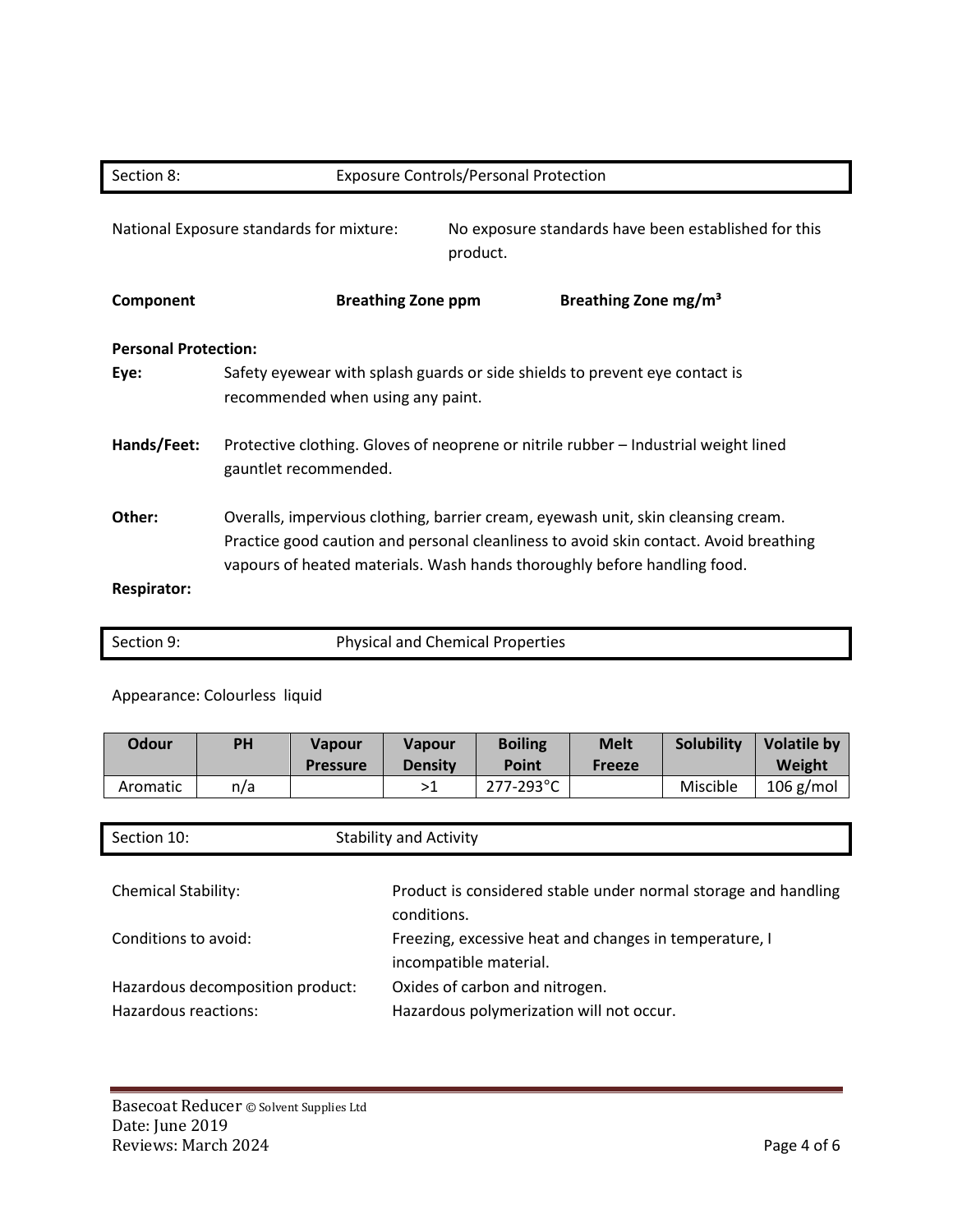| Section 11:                         | <b>Toxicological Information</b>                   |                         |                  |  |  |
|-------------------------------------|----------------------------------------------------|-------------------------|------------------|--|--|
| No data available for this product. |                                                    |                         |                  |  |  |
| Refer to individual raw materials.  |                                                    |                         |                  |  |  |
| Component:                          | Oral: LD50 mg/kg                                   | Dermal: LD50 mg/kg      | Inhale: LC50 ppm |  |  |
|                                     |                                                    |                         |                  |  |  |
| Section 12:                         | <b>Hazard Identification</b>                       |                         |                  |  |  |
|                                     |                                                    |                         |                  |  |  |
| No data available for this product. |                                                    |                         |                  |  |  |
|                                     |                                                    |                         |                  |  |  |
|                                     | Do not allow the product to enter the environment. |                         |                  |  |  |
| Component:                          | Fish: LC50 mg/Lt                                   | <b>BCF: &lt;100 Kow</b> |                  |  |  |
|                                     |                                                    |                         |                  |  |  |

Special precautions for landfill or incineration.

Consult manufacturer for recycling options and recycle where possible.

Decontaminate empty containers. Observe all label safeguards until containers are cleaned and destroyed.

Section 14: Transport Information



UN Number: 1263 UN Proper Shipping: Paint related material

**Subsidiary Risk:**

Poison Schedule: Hazchem Code: 3(Y) Packing Group: III Class: 3

**Special precautions for user.**